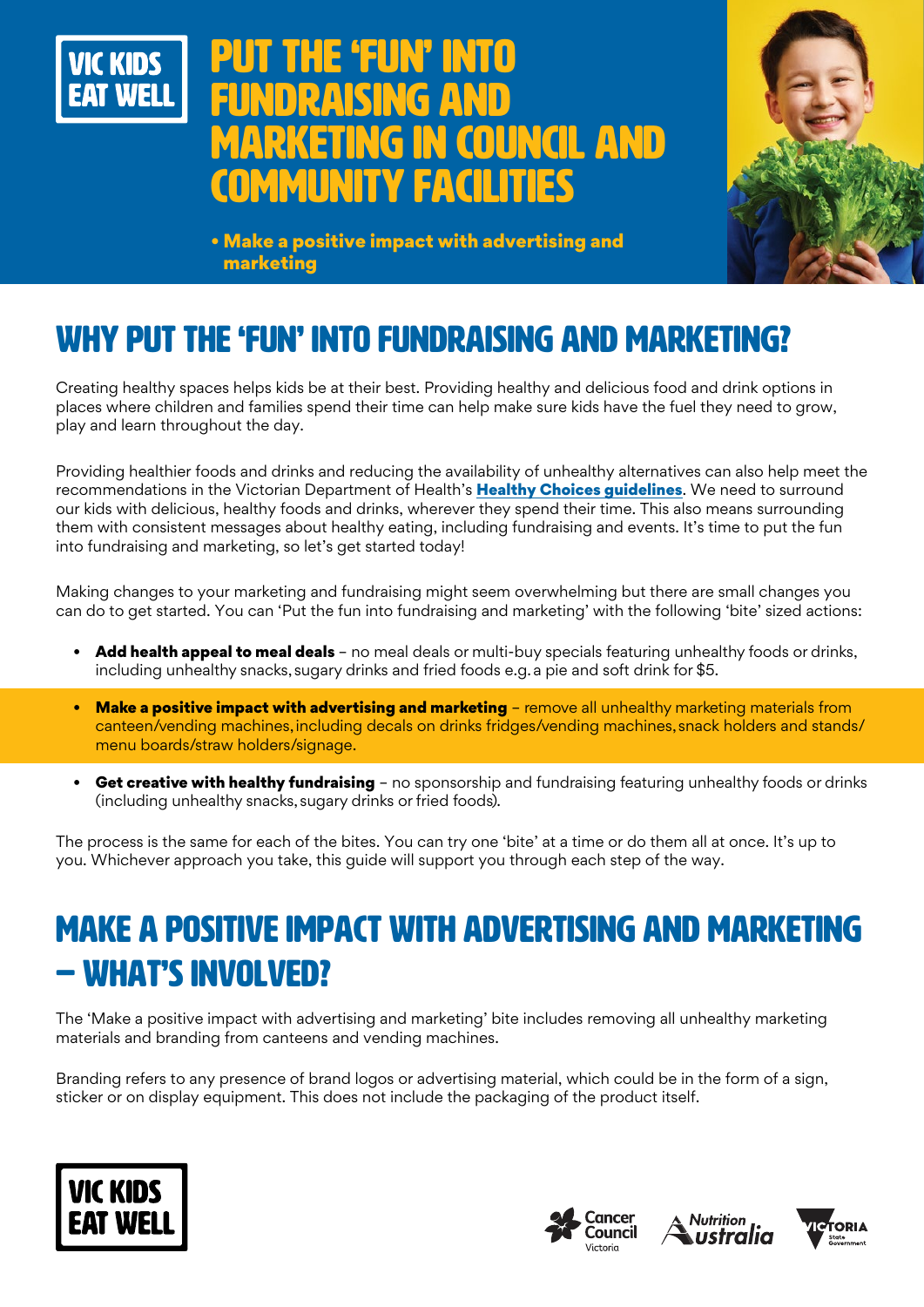Unhealthy food and drink branding that you might have on display across the facility includes:

- decals on drinks fridges, vending machines, ice cream freezers and pie warmers
- food displays, such as display stands or shelving (could be stand-alone or counter-top)
- straw dispensers and napkin holders
- menu boards (static or digital)
- outdoor dining equipment including umbrellas and fencing
- product signage and promotional posters (could be in the kiosk itself or across the facility, or even on your facility's website or social media).

This unhealthy branding could include images of unhealthy foods and/or drinks or brands strongly associated with unhealthy foods and/or drinks.

Note: unhealthy food and drinks refer to confectionary, sugary drinks, fried foods, pastries, baked goods or snack food items high in added fat, salt and/or sugar, or brands strongly associated with these types of items. For example, packaged chips, lollies, meat pies, chocolate or soft drink.

#### To make a positive impact with advertising and marketing, follow our three simple steps:





Start by identifying the unhealthy food and drink marketing branding currently on display at the facility. This will help identify which options will need to be removed or changed.













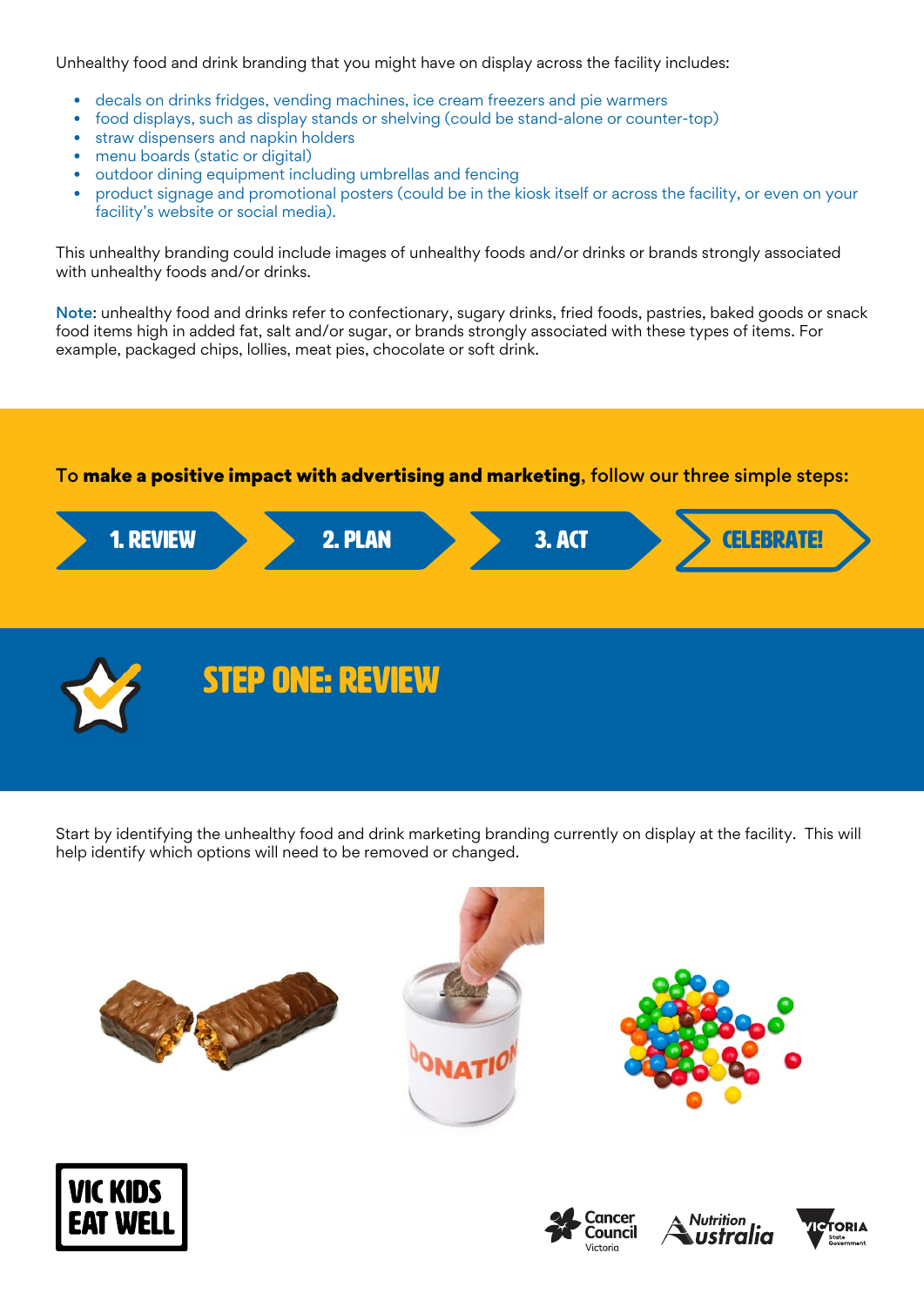

STEP TWO: PLAN

Now you know what you have, decide how you will make your changes.

There are different ways to remove or replace unhealthy food and drink branding on display at the facility.

- Replace branding on drinks fridges, ice cream freezers and/or vending machines. This could be done in two ways:
	- cover unhealthy branding with posters of healthier foods (such as existing Australian Dietary Guidelines posters) or something non-food related (e.g. council logos or posters advertising upcoming events)
	- replace the unhealthy branding with healthier products, if the supplier has an option for this (e.g. replacing sugary drink branding with their water branding instead).
- Replace equipment, such as getting unbranded snack, straw or napkin holders to replace those with unhealthy food or drink branding, or put chocolates and packaged chips in baskets, wooden boxes or glass jars rather than branded boxes.
- Remove promotional material (e.g. posters) on unhealthy food and drink products and replace them with signs that promote the healthy food and drinks available at the facility instead.



You also need to learn how the food and drinks are purchased, as there may be marketing and advertising requirements associated with this. Find out where the facility purchases its drinks from for the café or kiosk and/or vending machines. It could be:

- a major brand food and/drink supplier
- a local distributor or wholesaler.

Once you know where the facility purchases its foods and drinks from, contact the supplier to discuss and determine healthier food and/or drink marketing options the facility can use instead.

**TIP:** If there is a contract or agreement in place, discuss with the supplier what flexibility there is and how healthier options could be included in the existing contract.

If the facility uses a major brand food and/or drink supplier, the good news is they are generally open to modifying the branding of their fridges and vending machines to promote mainly healthier options, such as removing branding associated with their sugary drinks and promoting their water brands instead.

If the contract is set, you might need to wait to influence the contract when it comes time for renewal. Or consider using a different supplier that can offer the healthier marketing you want.







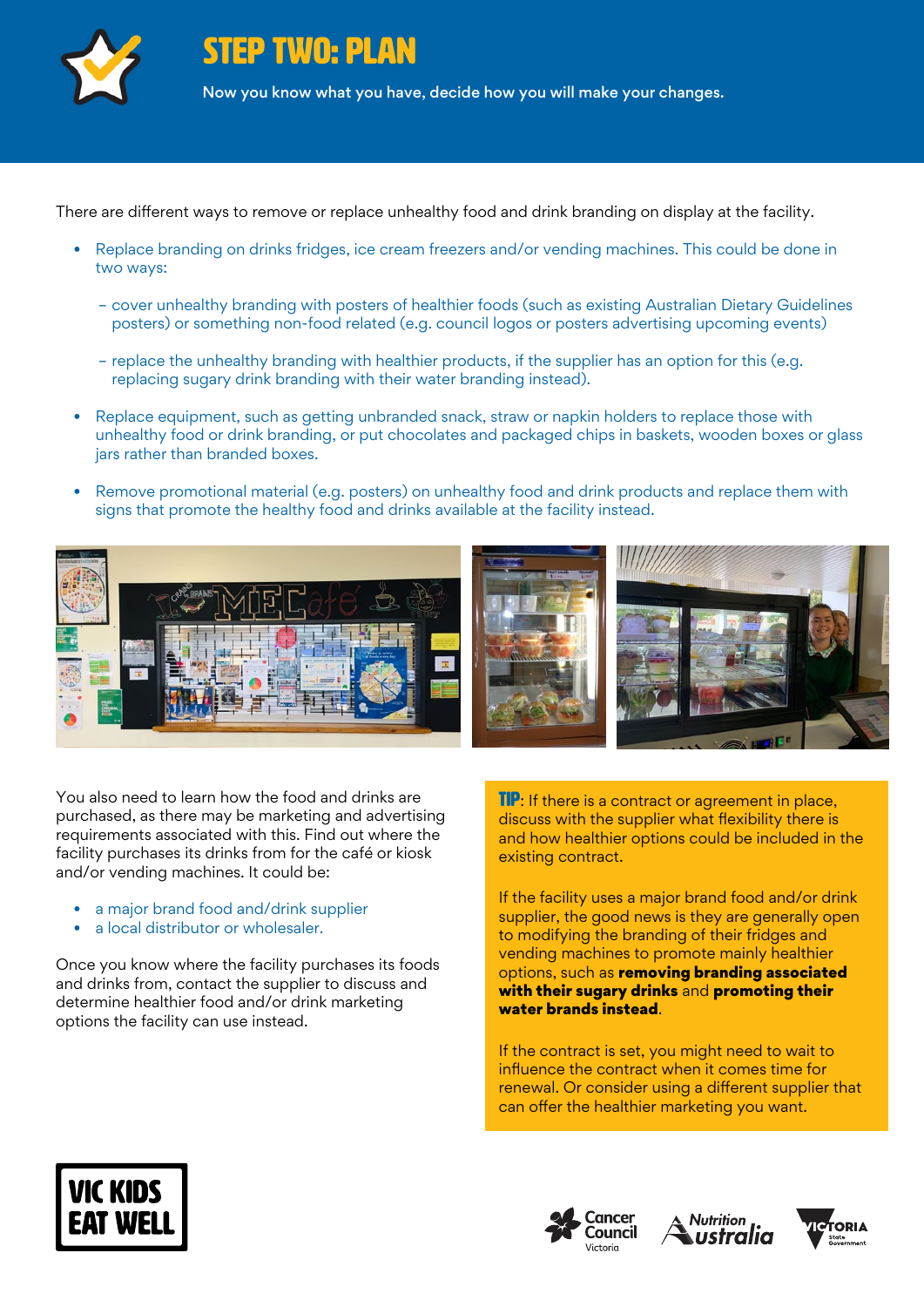## Preparing for change

There are different ways to introduce changes and make improvements to the branding in a community facility. You can make changes all at once or use a gradual approach:

All at once: this is a quick way to drastically improve the healthy eating messages and healthy food and drink options you are promoting at the facility.

A gradual approach: this option gives the facility more time to work with suppliers to remove or replace current branding. If the facility has a lot of branding to change you might consider removing or replacing the branding on fridges and freezers first, then move on to removing/replacing the remaining branding across the facility (e.g. vending machines, snack holders and signs in the kiosk).



## STEP THREE: ACT

Now you've done all the groundwork, it's time to put it into action.

### Supporting success

Consider other areas of branding and fundraising in the small bites that you can improve to make these changes have a greater impact.

Be sure to communicate these changes to all the kiosk staff who might be stocking the food and drink displays. This will ensure the changes to unhealthy food and drink branding are maintained.

Remember, this is just one of the 'bites' you can do to put the fun into fundraising and marketing. Check out ['Add health appeal to meal deals'](https://www.vickidseatwell.health.vic.gov.au/resources) or ['Get creative with healthy fundraising'](https://www.vickidseatwell.health.vic.gov.au/resources) for how to promote consistent messages about healthy eating in the facility.